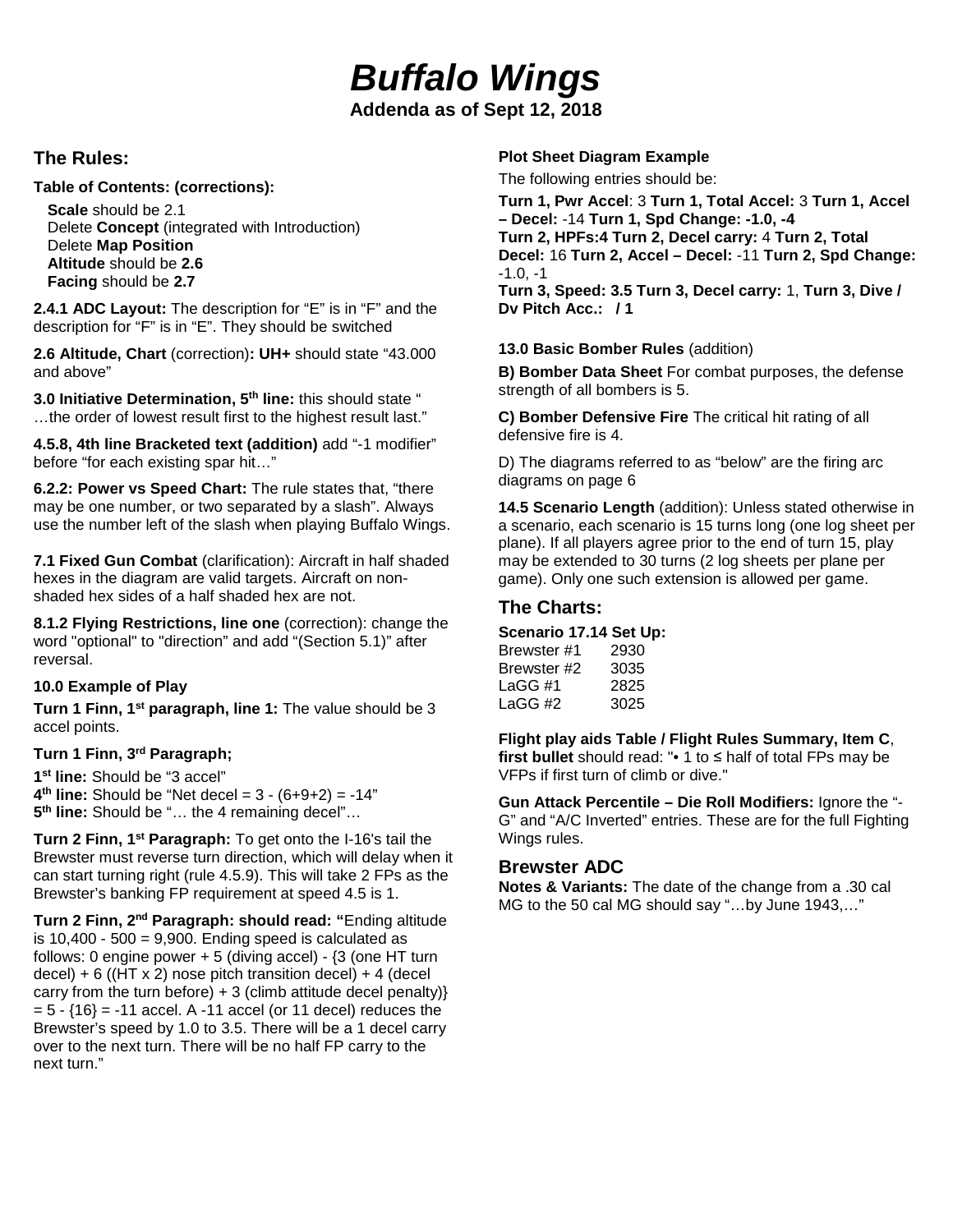## **The Magazine:**

There a Missing Table from this issue's "And the Data Shows" article by Ed Heinsman:

|                    |              |               |                | OF MAJOR POWER OR BELLIGERENT AIR FORCES ON 1 SEPTEMBER, 1939 |       |                  |                   |                 |             |                 |             |
|--------------------|--------------|---------------|----------------|---------------------------------------------------------------|-------|------------------|-------------------|-----------------|-------------|-----------------|-------------|
|                    | Ftr          | Obs Ftr $(1)$ | Bmr(2)         | Obs Bmr $(1)$                                                 | Recce | <b>Transport</b> | <b>Sea Planes</b> | <b>Trainers</b> | Other $(3)$ | <b>Total AC</b> | Personnel   |
| <b>USSR</b>        | 120          | 11,289        | 770            | 3,263                                                         | 687   | 2000             | 300               | 5,000           | 6,000       | 29,429          | 363,700     |
| Italy              | 629          | 163           | 62             | 1,231                                                         | 465   | 87               | 302               | 2450            | 400         | 5,789           | 101,000     |
| Germany            | 1,179        | 141           | 1250           | 336                                                           | 604   | 552              | 240               | 456             | 95          | 4,853           | 203,500 (4) |
| Japan: IJAAF       | 280          | 350           | 450            | 172                                                           | 180   | 175              | <b>NA</b>         | 300             | <b>NA</b>   | 1,907           | $21,875$ ?  |
| Japan: IJN         | 371          | 337           | 644            | 362                                                           | 30    | 23               | 518               | 500             | NA          | 2,785           | 12,250?     |
| <b>Japan Total</b> | 651          | 687           | 1,094          | 534                                                           | 210   | 198              | 518               | 800             | NA          | 4,692           | 34,125 ?    |
| France             | 515          | 99            | 8              | 710                                                           | 296   | 24               | 218               | 1,000           | 1,600       | 4,470           | 77,500      |
| <b>UK: RAF</b>     | 852          | 148           | 486            | 256                                                           | 113   | 18               | 40                | 982             | 1,000       | 3,895           | 175,708     |
| UK: RN             | 21           | 12            | $\mathbf{0}$   | 127                                                           | 40    | $\mathbf{0}$     | 83                | 38              | (5)         | 321             | 6,420?      |
| <b>UK Total</b>    | 873          | 160           | 486            | 383                                                           | 153   | 18               | 123               | 1,020           | 1,000       | 4,224           | 179,200     |
| US: AAF(6)         | 492          | NA            | 777            | <b>NA</b>                                                     | 378   | 761              | (7)               | 131             | NA          | 2,539           | 24,724      |
| US: USN(8)         | 200          | <b>NA</b>     | 374            | <b>NA</b>                                                     | 408   | 103              | (7)               | 277             | <b>NA</b>   | 1,362           | 23,451      |
| <b>US Total</b>    | 692          | NA            | 1,151          | <b>NA</b>                                                     | 786   | 864              | (7)               | 408             | NA          | 3,901           | 48,175      |
| Poland             | $\mathbf{0}$ | 280           | 76             | 205                                                           | 210   | $\mathbf{0}$     | 21                | 669             | <b>NA</b>   | 1,461           | 10,000      |
| China (9)          | $\theta$     | 80            | $\overline{0}$ | 97                                                            | 114   | 50?              | NA                | 100?            | 100?        | 541             | NA          |
| Finland            | 42           | 34            | 17             | 34                                                            | 14    | $\overline{2}$   | 33                | 153             | NA          | NA              | 329         |

## **TABLE 1. ESTIMATED FULL ESTABLISHMENT SIZE**

KEY Ftr = fighters; Bmr = bombers; Obs = obsolete; AC = aircraft; Pers. = personnel; ? = best conservative "guesstimate" based on inferences from sources consulted. NA: no figures available.

(1) Obsolete planes still used in first line units.

(2) Includes level, dive and torpedo bombers, if any.

(3) A catch-all category used in many sources. Can include obsolete planes not assigned to any unit, liaison aircraft, first line reserves, even new planes not yet assigned to units (especially used by the UK).

(4) Does not include paratroopers or FLAK units. (5) Included in RAF total above.

(6) Information on US air power after Pearl Harbor is copious but data for before7 December 1941 is quite scarce. Figures for total number of aircraft exist but the types and their modernity is not revealed. Figures for US are accurate as to totals only, with obsolete and modern planes lumped together. (7) Apparently, the US included sea planes in another

category, most likely reconnaissance.

(8) Includes carrier and land based aircraft for Navy and Marine Corps.

(9) Figures are given for start of Sino-Japanese War in 1937 and are even sketchier that those for Japan. By October, 1939 Chinese Air Force was down to 135 aircraft of all types but had received delivery of 215 Soviet fighters and bombers which would be available for combat by the end of the year-and were lost in operations shortly thereafter.

**Table 4:** Due to a SNAFU there were some mistakes in Table 4 (Estimated Losses...) on the UK rows. The correct figures are: UK:RAF: Total Aircraft Lost:34,435; Total Air Crews lost 82, 208; Aircraft Lost in Combat: 19,726(57%); Air Crews Lost in Combat: 67,449(82%);Aircraft Lost Non-Combat 14,709(43%); Air Crew Non-Combat Losses: 14,759(18%) UK:RN: Aircraft Lost in Combat: 530. Air Crew Combat Losses 1,925.

These figures make total UK aircraft combat losses 20,256; and combat crew losses 69,734.

**List of Sources:** This was also cut and reproduced here for those that are interested.

Varley, Micheal. "Aspects of the Combined British and American Air Offensive Against Germany: 1939-1945"

www.homepage.ntlworld/r\_ m\_g\_.varley/Strategic\_Air\_Offensive.html

"Army Air Forces Statistical Digest: World War II" www.usaaf.net/ digest/index.htm

"Naval Aviation Combat Statistics: World War II" Washington, D.C.: Office of the Chief of Naval Operations, 1946. www.history. navy.mil

"Backwoods Landing Strip: Finnish Air Force Aircraft" www.scifi/faf/ ambush

Tillman, Barrett. "The Cost of Doing Business" (Dec. 2009) www.flightjournal.com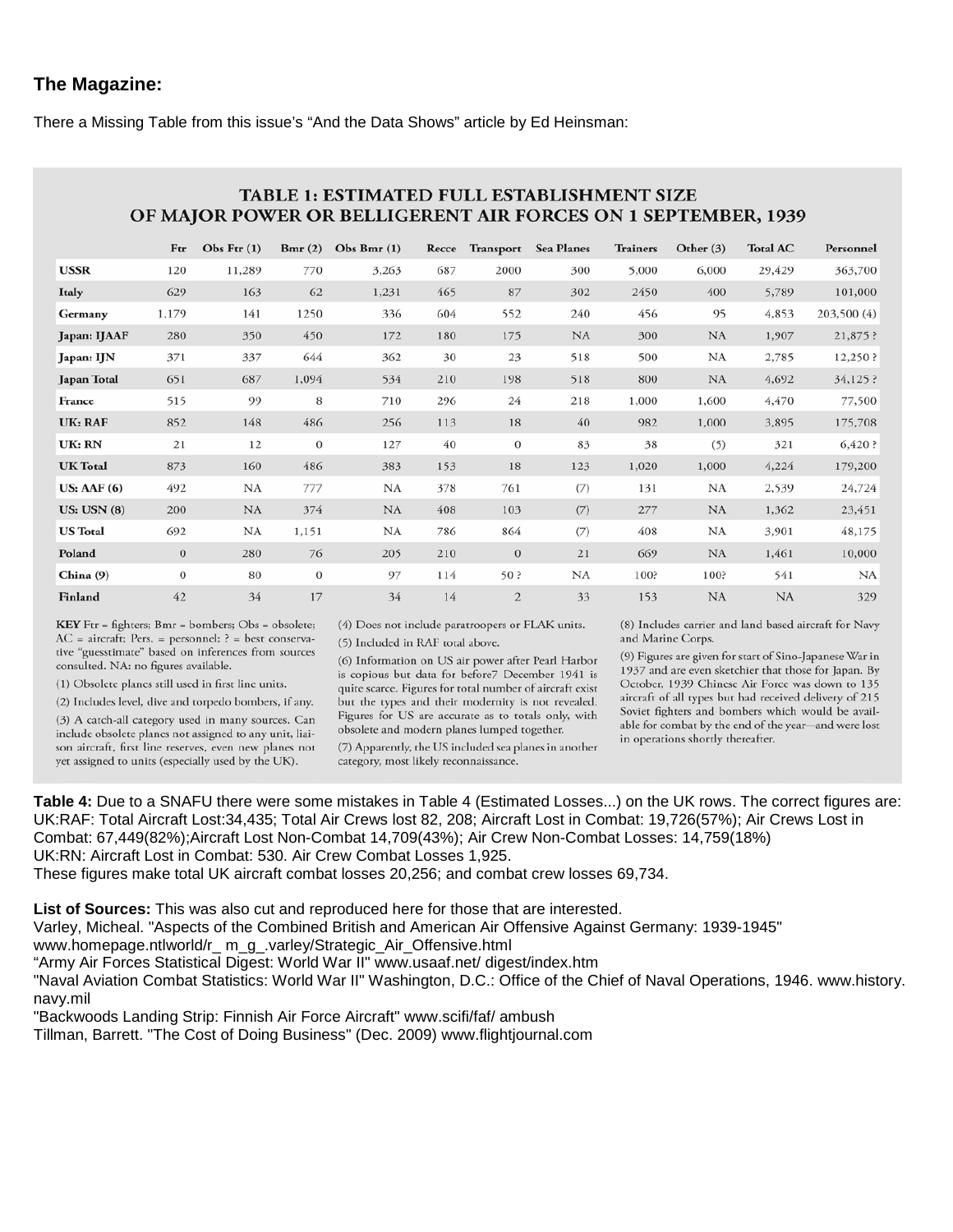## **The Amended Example of Flight & Combat**

For purposes of this example, a Soviet I-16 is flying along at speed 3.5 (175 mph), at altitude 9.5 (9,500 feet), heading SSE and unaware of a Brewster Model 239 that is about to attack. It will move first for two turns straight ahead.

Note that since the I-16 has a half speed (3.5), it can only move three HFPs (horizontal flight points) on turn 1, but on turn 2, the unused 0.5 FP carry will join up with its speed of 3.5 to provide a total of 4 HFPs to play.

The Finnish Brewster starts game one turn facing SSW with a speed of 5.5 FPs (275 mph), at altitude 9.8 (9,800 feet). To make his attack the player wants to climb and turn left to avoid overshooting the enemy, then dive and reverse the turn to the right to swing in behind the I-16. The example uses all normal and optional rules.

**Turn 1 Soviet** The I-16 moves 3 HFPs SSE from hex 2816 to 2517.

**Turn 1 Finnish** The Finnish player selects max power gaining 3 accel points and chooses a climb. Since this is the first turn of climbing, only two of his FPs (half of 5.5 rounded down) may be VFPs. He declares a left turn at the BT rate. At speed 5.5, this is a 2-1 facing cycle. He expends FPs as follows - 2 HFPs to move from 2817 to 2616 and turns left once at the BT rate to a facing of S. 1 HFP to move onto the 2515 / 2516 hexside turning again at the BT rate (remember the 2-1 cycle), sliding off the hexside into hex 2516 and ends up facing SSE. He then expends his last two FPs as VFPs to gain 600 feet without leaving hex 2516, turning left again at the BT rate to SE. His move is done. He has not shot since his nose is up.

Altitude and speed changes are as follows: The new altitude is 9,800 + 600 from the two VFPs which gave him 300 feet each = 10,400.

The Brewster gained 3 accel from engine power. It incurred 6 decel points for climbing 600 feet, and 9 decel for turning 3 times at the BT rate, which cost 3 apiece. It also pays the nose pitch decel of TT rate for 2 more. Net decel =  $3 - (6+9+2) = -14$ . This drops the Brewster's speed by 1.0 to 4.5. And it carries an unused half FP and the 4 remaining decel to the next game turn.

**Turn 2 Soviet** The I-16 moves 4 HFPs SSE to hex 2119.

**Turn 2 Finnish** To get onto the I-16's tail the Brewster must reverse turn direction, which will delay when it can start turning right (rule 4.5.9). This will take 2 FPs as the Brewster's banking FP requirement at speed 4.5 is 1. Being above the enemy, the Finnish player chooses diving flight and 0 power points (not idle though). He plans to lose 500 feet using 1 VFP and a free

adjustment at the end of his move. He plays his move as follows - 2 HFPs to move from hex 2516 onto hexside 2417 / 2517 and on into hex 2418. He only needs to face 30° right to slide in on the I-16's tail. He chooses an HT turn rate, which at speed 4.5 requires 2 FPs. He plays his one VFP to lose 300 feet and another HFP moving onto hexside 2318 / 2419 and then changes facing once right to SSE, falling into hex 22318 in the process. He now has his extra FP to play and he moves forward into hex 2219, ending up one hex directly above and behind the I-16. As a final act - he free adjusts his altitude 200 feet downward.

Ending altitude is  $10,400 - 500 = 9,900$ . Ending speed is calculated as follows: 0 engine power + 5 (diving accel) - {3 (one HT turn decel) + 6 ((HT x 2) nose pitch transition decel) + 4 (decel carry from the turn before)  $+3$  (climb attitude decel  $penalty$ } = 5 - {16} = -11 accel. A -11 accel (or 11 decel) reduces the Brewster's speed by 1.0 to 3.5. There will be a 1 decel carry over to the next turn. There will be no half FP carry to the next turn.

**Turn 2 Combat** The Brewster is in normal diving flight, one hex behind the I-16 Rata. Range is 1 horizontal + 1 vertical (400 feet). It's horizontal and vertical gun arcs cover the target, which must be between 100 and 600 feet below the Brewster to be a legal target; it is. At range 2, the Brewster's firepower is 17 points. The initial deflection is a rear shot at "x 1" defense. Per the deflection instructions this is modified to a "x 2" since the Brewster is diving (one step from level) and the I-16 is in level flight. The defense factor of the I-16 is 5, times  $2 = 10$ .

17 firepower to 10 modified defense is a 1-1 odds shot. Modifiers = the Brewster pilot is a veteran ace (-15), and the shot is taken from the target's 6:00 line (-20) and range 2 is in the Brewster's gun harmony range (-15). The Brewster used at maximum, an HT turn rate  $(+10)$ . So the final shot modifier =  $+10-50 = -40$ , a pretty good shot really.

**Combat Results** The Finnish player rolls the die, getting a 58 - 40 = 18 final result for 3 damaging hits. This is enough for one critical hit die roll. Rolling for area hit results in a 7 - 1 for rear shot =  $6$ , cockpit. The critical effect die roll =  $3$ , which should kill the Russian pilot, but the I-16 has a +1 modifier for cockpit armor protection, which runs the roll up to 4, resulting in only a wounded pilot.

This concludes the example of play.

A revised AC Log sheet Use Example reflecting this update is on the next page.